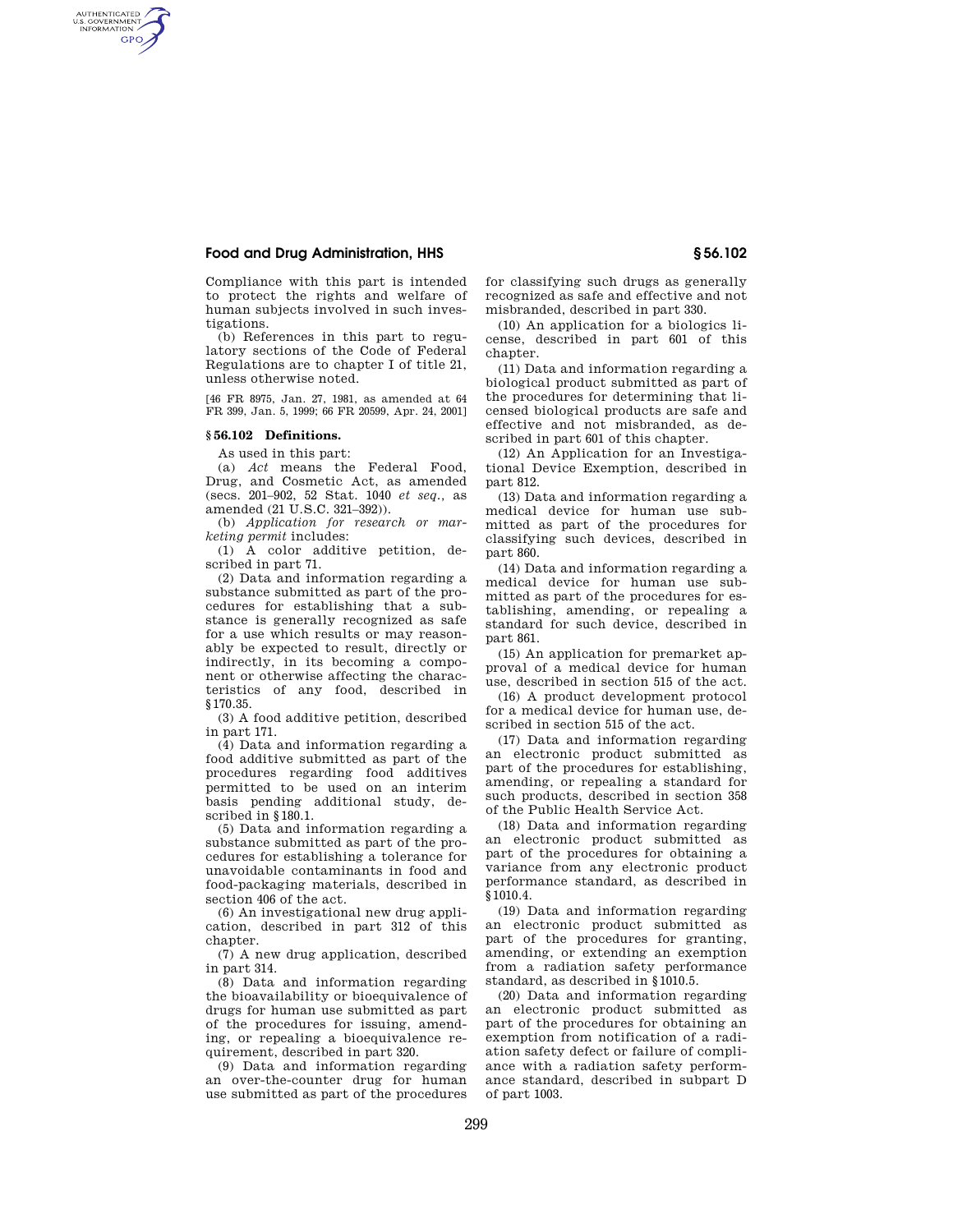(21) Data and information about a clinical study of an infant formula when submitted as part of an infant formula notification under section 412(c) of the Federal Food, Drug, and Cosmetic Act.

(22) Data and information submitted in a petition for a nutrient content claim, described in §101.69 of this chapter, and for a health claim, described in §101.70 of this chapter.

(23) Data and information from investigations involving children submitted in a new dietary ingredient notification, described in §190.6 of this chapter.

(c) *Clinical investigation* means any experiment that involves a test article and one or more human subjects, and that either must meet the requirements for prior submission to the Food and Drug Administration under section  $505(i)$  or  $520(g)$  of the act, or need not meet the requirements for prior submission to the Food and Drug Administration under these sections of the act, but the results of which are intended to be later submitted to, or held for inspection by, the Food and Drug Administration as part of an application for a research or marketing permit. The term does not include experiments that must meet the provisions of part 58, regarding nonclinical laboratory studies. The terms *research, clinical research, clinical study, study,* and *clinical investigation* are deemed to be synonymous for purposes of this part.

(d) *Emergency use* means the use of a test article on a human subject in a life-threatening situation in which no standard acceptable treatment is available, and in which there is not sufficient time to obtain IRB approval.

(e) *Human subject* means an individual who is or becomes a participant in research, either as a recipient of the test article or as a control. A subject may be either a healthy individual or a patient.

(f) *Institution* means any public or private entity or agency (including Federal, State, and other agencies). The term *facility* as used in section  $520(e)$  of the act is deemed to be synonymous with the term *institution* for purposes of this part.

(g) *Institutional Review Board (IRB)*  means any board, committee, or other group formally designated by an insti-

**§ 56.102 21 CFR Ch. I (4–1–12 Edition)** 

tution to review, to approve the initiation of, and to conduct periodic review of, biomedical research involving human subjects. The primary purpose of such review is to assure the protection of the rights and welfare of the human subjects. The term has the same meaning as the phrase *institutional review committee* as used in section 520(g) of the act.

(h) *Investigator* means an individual who actually conducts a clinical investigation (i.e., under whose immediate direction the test article is administered or dispensed to, or used involving, a subject) or, in the event of an investigation conducted by a team of individuals, is the responsible leader of that team.

(i) *Minimal risk* means that the probability and magnitude of harm or discomfort anticipated in the research are not greater in and of themselves than those ordinarily encountered in daily life or during the performance of routine physical or psychological examinations or tests.

(j) *Sponsor* means a person or other entity that initiates a clinical investigation, but that does not actually conduct the investigation, i.e., the test article is administered or dispensed to, or used involving, a subject under the immediate direction of another individual. A person other than an individual (e.g., a corporation or agency) that uses one or more of its own employees to conduct an investigation that it has initiated is considered to be a sponsor (not a sponsor-investigator), and the employees are considered to be investigators.

(k) *Sponsor-investigator* means an individual who both initiates and actually conducts, alone or with others, a clinical investigation, i.e., under whose immediate direction the test article is administered or dispensed to, or used involving, a subject. The term does not include any person other than an individual, e.g., it does not include a corporation or agency. The obligations of a sponsor-investigator under this part include both those of a sponsor and those of an investigator.

(l) *Test article* means any drug for human use, biological product for human use, medical device for human